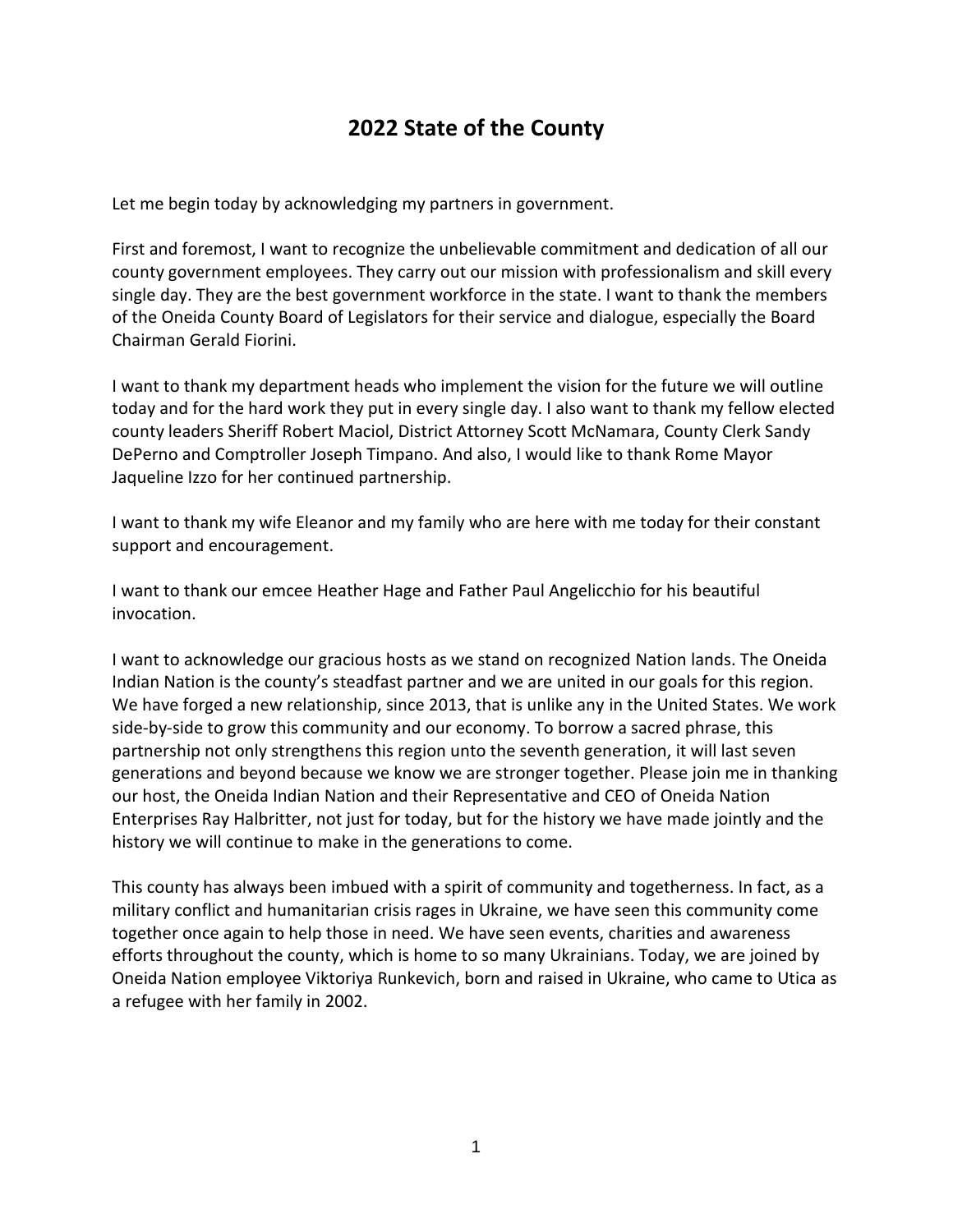When Russia invaded Ukraine in February, Viktoriya immediately took action. She singlehandedly organized a donation drive, collecting non-perishable food items, clothing, first-aid supplies, toiletries and other necessities for the Ukrainian War Relief Fund. Viktoriya's brother generously provided a tractor-trailer from his local trucking business to be stationed at the Slavic Pentecostal Church in Utica, where county residents could drop off donations.

Her tireless work offered everyone the opportunity to share donations and demonstrate incredible solidarity with the people of Ukraine. Viktoriya's work is more proof of the caring and giving nature of this region and shows how quickly Oneida County residents came together to support those in need not just in our community, but across the world. Viktoriya, please stand. Selflessness. Compassion. Hard work. And perseverance. These are the values that Viktoriya demonstrated - and these are the values that have been on display over the past two long years as we have grappled with the COVID-19 pandemic as a community.

The pandemic was a challenge unlike any in recent memory. I'm proud of the work we have done as a government to lead this community through the uncertain and fearful days of March 2020 to the hope brought on by the vaccine, and now to the final stages, where we strive every day to keep us on the path to normalcy.

The stress the pandemic placed on county government cannot be overstated. Our Health Department conducted public testing, vaccinations and contact tracing, made sure protocols were being followed and the public was protected from spread, all while contending with uneven and inconsistent directives from the State and combating inaccurate information on the Internet. And it was not just them. All county departments remained open and fully functional throughout the pandemic.

We not only stayed open, we pushed our generational projects forward. With the Nexus Center we overcame obstacles to remain on track and we look forward to its completion this year. The Innovare Advancement Center was completed and is now thriving, and soon Skydome will be as well, cementing our place as a leader in unmanned aerial vehicle research, artificial intelligence and quantum computing in the entire country.

And finally, what was once the dream of nanotechnology here in Oneida County is now a reality with the official opening of Wolfspeed in just a few short weeks.

Never has the pandemic made anything clearer than the necessity of a new hospital. Mohawk Valley Health System's Wynn Hospital will be completed next year, and with it, a new parking garage.

In the past two weeks, I toured both the hospital and the Nexus Center, and let me tell you folks, you are going to be blown away.

These projects are transforming Oneida County — our economy, our healthcare system and our future. It is imperative our work, in conjunction with our partners, continue on these projects.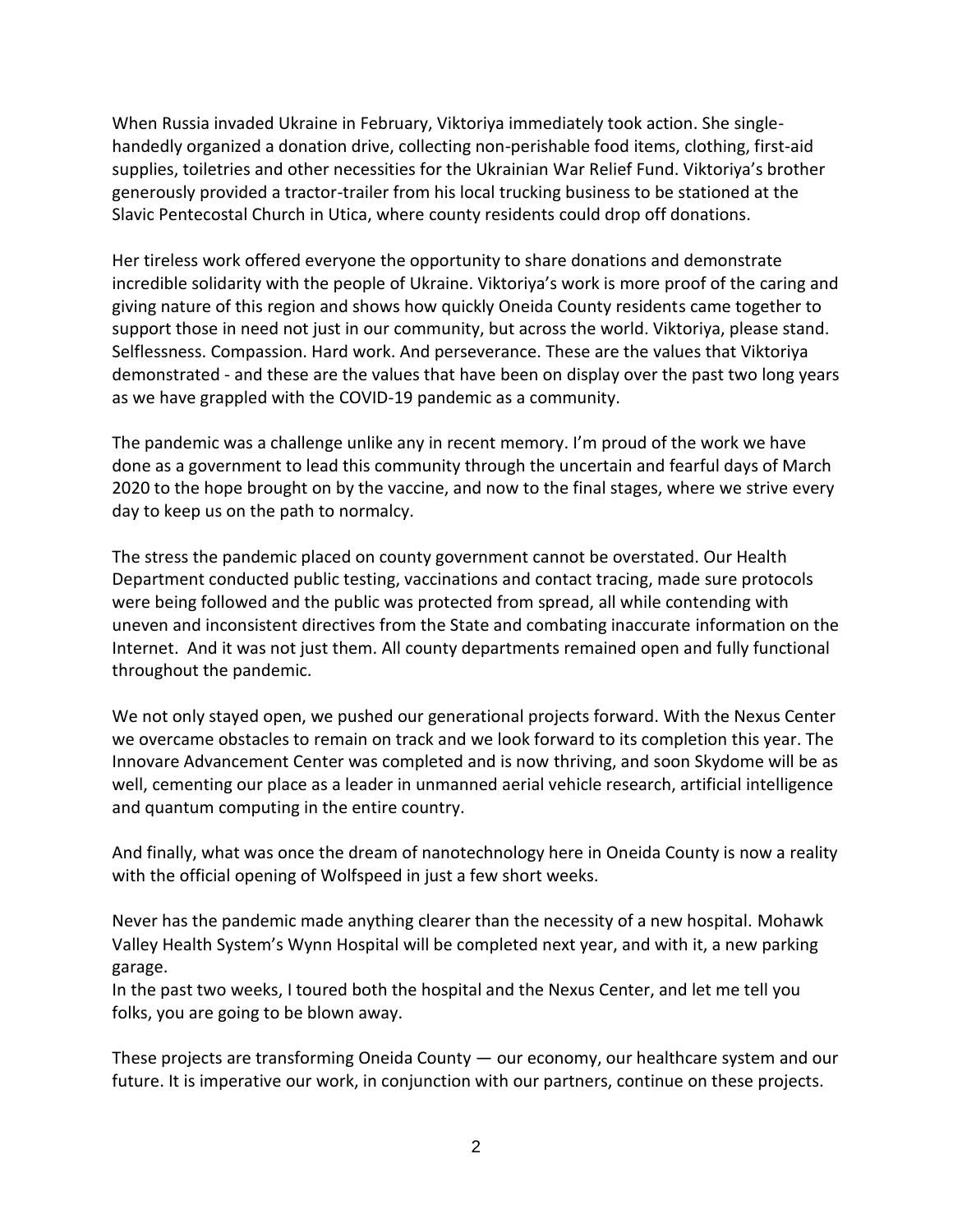As we enter the next phase of this pandemic, we have learned much, but we must understand other aspects of the long-term effects of COVID.

We have issued an RFP to conduct an after-action report to look at what we did during COVID, to learn from what has happened, and refine our public health response to meet new challenges.

We have already seen challenges, new and old, throughout our community exacerbated by the virus. We cannot pretend they do not exist. We have to rise to meet them. One of the most lasting and fundamental challenges that arose from the pandemic was the number of people who either left the workforce or decided it was time to change a career or change how they work.

The Great Resignation, as it has been termed, has left many employers, including this county government, struggling to fill necessary positions. We often talk about the workforce pipeline. No matter what we call it, the workforce challenge is a national crisis, and we must continue to find and pilot innovative ways to attract, retain, and where necessary — train and retrain workers with the skills and education necessary to fill the jobs that are available.

The simplest way to grow your workforce is to grow your population. Over the years, Oneida County has been buoyed by immigrants and refugees. As we know, the terrible situation in Ukraine has created a humanitarian and refugee crisis. As we have done before, we stand ready to welcome them to our community. We know their worth and what their commitment will be to their new home.

The Utica-Rome and Syracuse regions are tied for fourth nationwide among similar metro areas in Ukrainians per 1,000 people. This means that while other places have larger Ukrainian populations by sheer size, there is a greater concentration here. That is why yesterday I wrote President Biden and shared our story and ensured him that our community would warmly welcome Ukrainian refugees.

Today, there exists a mismatch between jobs in the area and the skills of the labor force we have available. We must address this issue comprehensively.

There is a segment of our population that lacks some of the basic skills to obtain introductory positions. These are the language and life skills necessary to acquire gainful employment. Too many of our businesses have found it difficult to fill these entry level positions — the jobs that help so much of our economy go — hospitality workers, food service, retail and others. We will begin an initiative to bridge this gap.

Further, we immediately face shortages in two prime industries that performed critical functions throughout the pandemic — healthcare and supply chain management. The sustained strain of the pandemic has caused many nurses and healthcare workers to leave the field. While the continued growth of delivery services has outstripped the number of logistics personnel, drivers and distribution workers.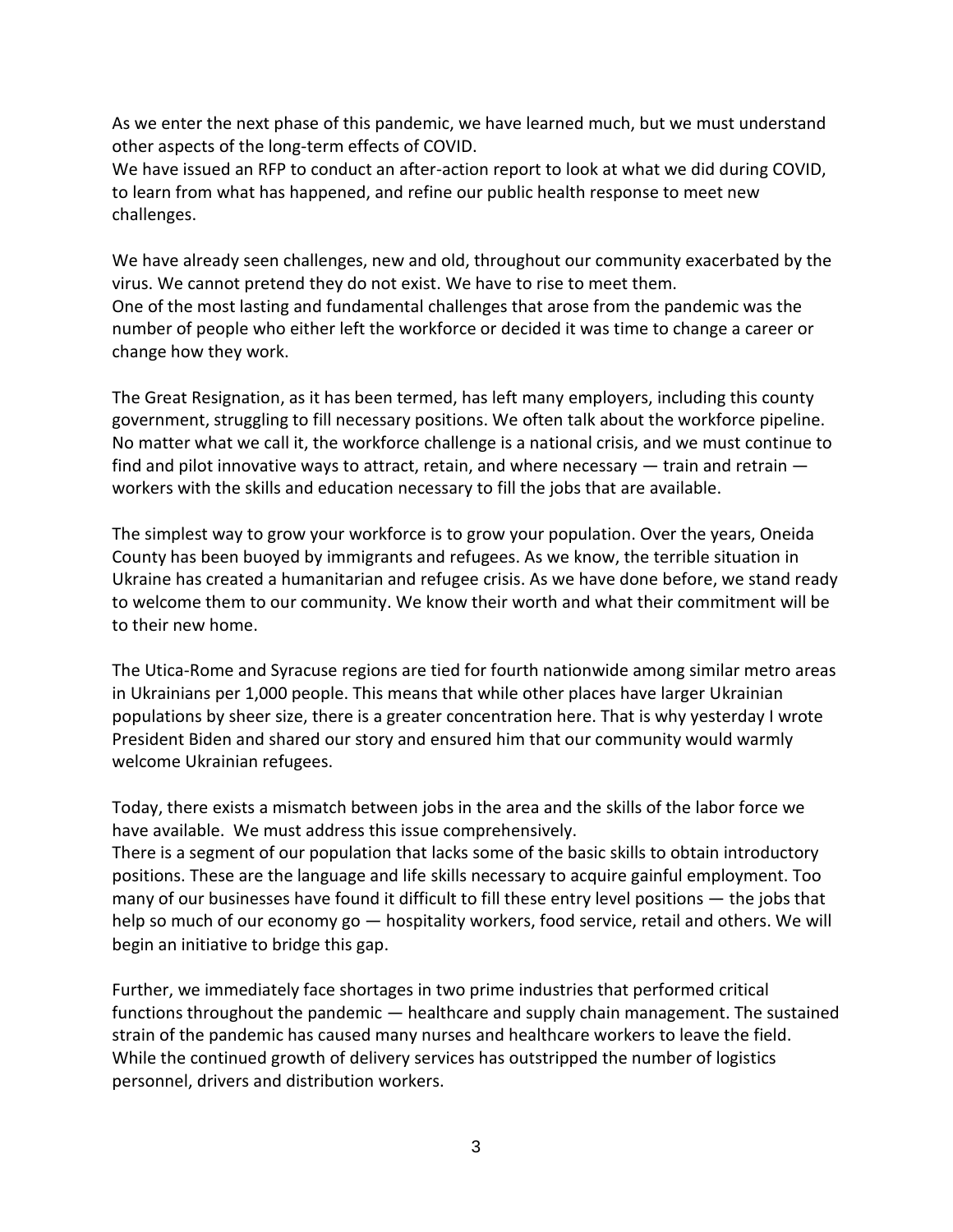That is why I have instructed my Director of Workforce Development Dave Mathis to begin a program aimed at these two all-important sectors. Our goal is to train 200 new healthcare workers to ensure we have the dedicated professionals we need to serve the sick, the frail and the differently-abled in this community. We will also train 100 tractor-trailer drivers, so locally we can continue to have the last mile of the supply chain connected.

This is just the beginning. We will work hand-in-glove with our community college, led by a great partner Mohawk Valley Community College President Randy VanWagoner, to identify and address specific needs that have been brought to the forefront.

Together, we will train limited English speakers in high-demand fields, create a dental hygiene training program and K-12 Educator professional development, relaunch Math Corps and the 21-Day Diversity Equity Inclusion Challenge, offer a Student Career Day and build transitional housing.

Our community also continues to face challenges attracting and retaining a highly-educated workforce. Whether it is the Air Force Research Laboratory, AIS, PAR Technology, Masonic Medical Research Institute, Indium Corporation, or now Wolfspeed, our region's need for tech talent continues to grow and that is a great problem to have.

Key to meeting this challenge is SUNY Polytechnic Institute. Established in 2014, it has quickly become an essential part of our higher education and research infrastructure. As part of her State of the State, Governor Hochul proposed to strip us of this world-class research institution and it is an insult to the students, professors, companies and organizations that have invested in its spectacular success. I have been working with other elected officials and business and community leaders across the region to oppose this ill-conceived idea. Last week we launched an online petition campaign urging the Governor to abandon this proposal immediately. We will continue to press our case.

I can't stress enough how important this is to our region, we need everyone to get engaged in this effort.

A challenge to recruiting to areas such as ours is that while the pay scale is good and getting better, new wage earners can find better pay in bigger metropolitan areas. The incredibly high cost of student loan debt chases many new graduates to these markets just to pay their student loans.

Over the years, an increasing number of private sector employers have included student loan relief as a benefit for their employees, much akin to health insurance or 401Ks. I believe that is a concept worth piloting here in Oneida County.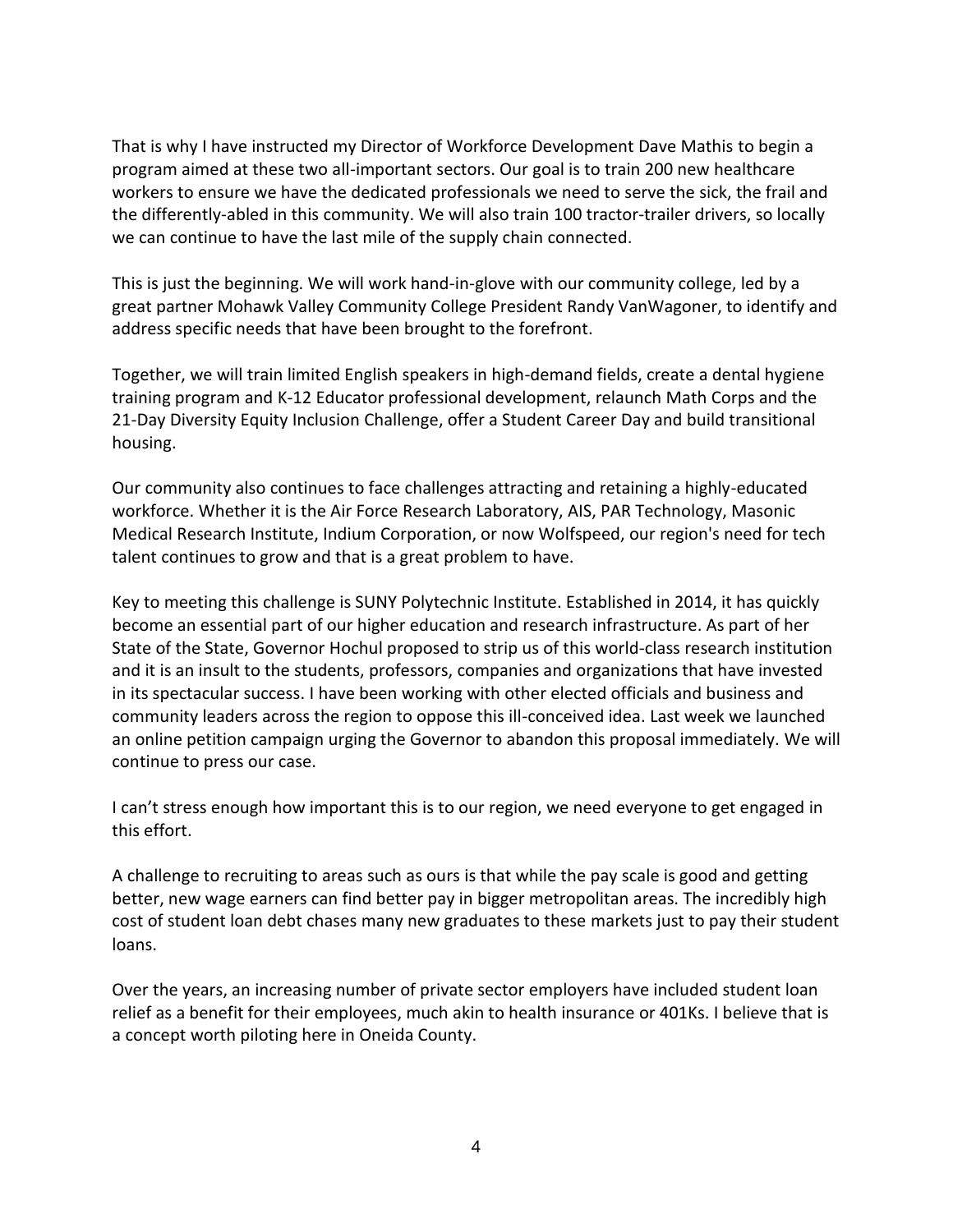We will create a program that will be unlike any municipal program in the United States. We will work with our non-profit and private sector partners to capitalize a Student Loan Benefit Program. Using our federal recovery funds, and partnering with the Community Foundation of Herkimer and Oneida Counties, we will assist our local employers in providing student loan relief as a benefit for prospective employees. To be successful, this will require true partnerships in program design and funding.

Also with the Community Foundation, we will expand a scholarship program for our local youth. This program will award scholarships to students to obtain higher education.

Working with our industry partners we will build a framework for the program. The goal is simple: attract and retain a workforce that is responsive to the needs of our employers and community. These programs will give new tools to students who want to stay here and employers who are competing around the nation and the world trying to fill positions in our community right now that require two-year, four-year and post-graduate degrees.

COVID-19 brought into focus another hurdle to individuals entering and staying in the workforce: child care. It continues to lack availability and costs too much for many workers. A system is broken if a person, who is able and willing to work, is priced out of a job because paying for daycare is too expensive or simply not available. Oneida County has taken the following steps to make daycare more affordable and accessible:

- We have raised the income eligibility to 200% above the poverty line.
- We have reduced the parent share of the cost from 25% to 1%.
- We will now assist providers to cover the costs associated when children are unable to get to daycare in order to preserve children's spots at their provider. A broken down vehicle, illness or other everyday issue, should not force parents to lose their spot at a daycare.
- We have expanded eligibility for subsidized daycare to include those who are job searching to be able to get to interviews and meet with prospective employers. Eligibility will now include higher education and vocational schools. Daycare should not be an impediment to those trying to better their situation for the long term.

Lastly, we will continue to look at ways to increase affordability and availability and remove obstacles in dealing with this complex and comprehensive issue. We will create a Child Care Task Force, headed by Commissioner of the Department of Family and Community Services Colleen Fahy-Box, which will work with our partners and find solutions to these problems.

As we navigated through the pandemic it became clear that closed schools, isolation from friends and loved ones and other aspects of a changed society was going to affect our most vulnerable in a variety of ways, especially our children.

We will address these emergent issues. I believe the best way to start is with real information that will chart an appropriate data-driven programmatic response.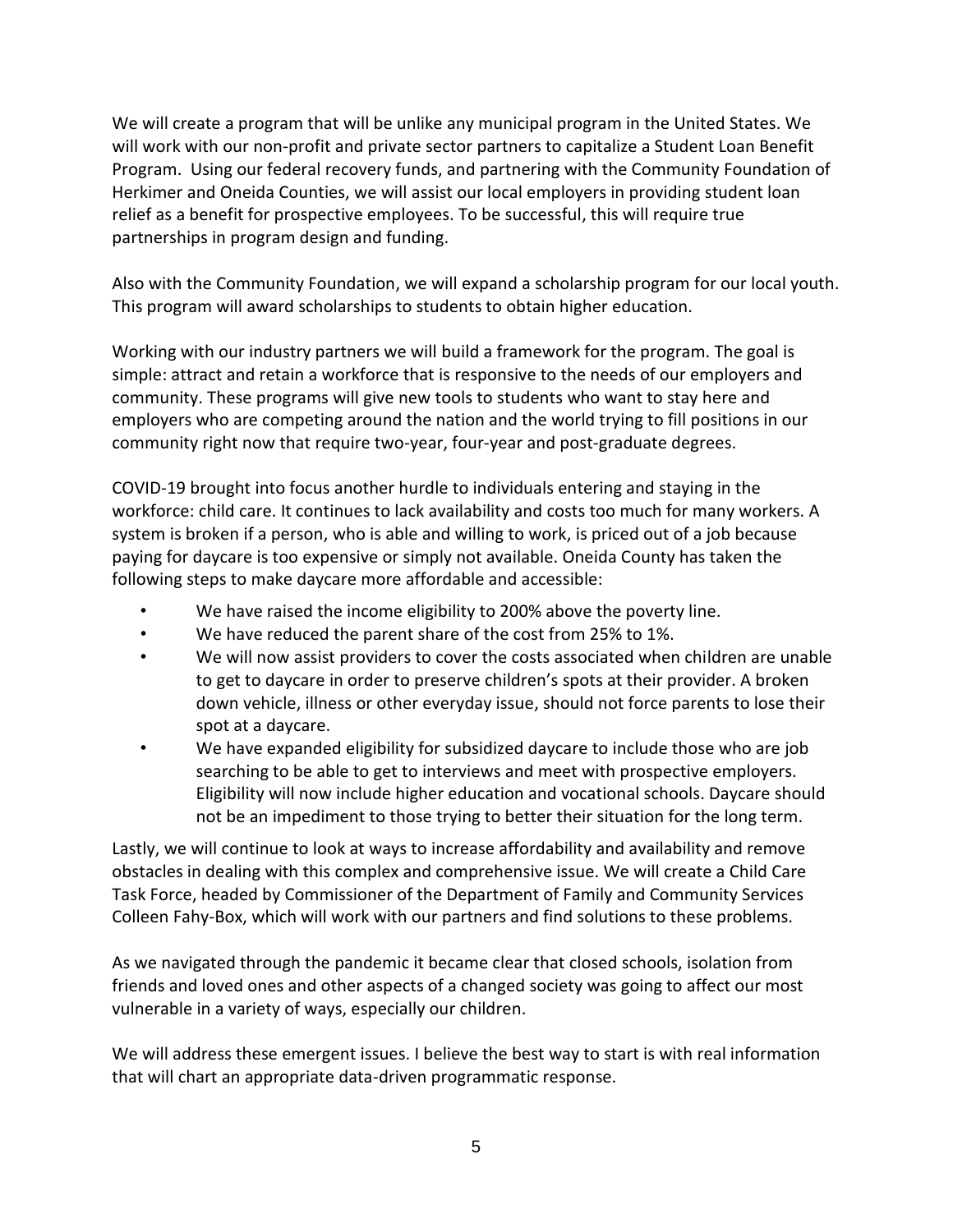We have worked with our school districts to issue a COVID-centric Teen Assessment Survey, which is being administered in schools across the county right now. This survey asks students pertinent pandemic-related questions dealing with remote learning, mental health and other challenges they may have faced during this unprecedented time. We will move forward with solid information as we formulate public health, mental health and education programs and policies for our students.

We believe this survey will confirm what we have learned from other data showing evidence of lost learning and the impeded development of soft skills. We will address those issues right now.

We will work with our partners to create community reading center programs. We will expand our successful county Summer Youth and College Corps programs year round, allowing our students to get that first job and work to better the community. This puts them together with others to learn the value of work, but also to learn the soft skills the pandemic has made it difficult to develop such as teamwork, collaboration and communication.

As we navigated through this difficult time, we know mental health issues have been exacerbated not just for students, but for persons from all walks of life. Our Department of Mental Health will embark on a series of initiatives to address these issues. We begin by increasing behavioral health services for youth, increasing crisis counselor funding and creating a community mental health nursing program. We will also complete a community mental health assessment.

COVID also exacerbated the opiate epidemic and we remained laser-focused on that fight. Just yesterday, our Overdose Response Team, a part of our Opiate Task Force, met to coordinate and combat this issue. As we move forward we will:

- Continue to collect and use actionable data through our ODMAP program.
- Work with our Street Outreach Teams.
- Expand our Naloxone programs, including our Leave Behind Program and placement of Narcan cabinets.
- Put drug detection devices in our county correctional facility.
- Create an Overdose Fatality Review Team to collect qualitative data and identify trends to connect the dots between the data and individual.

We know the issues with gun crimes and bail reform continue to affect our cities and the county as a whole.

New York State's bail reform law is a disaster. Anyone can see it does not work. The Governor and the Legislature should change it today.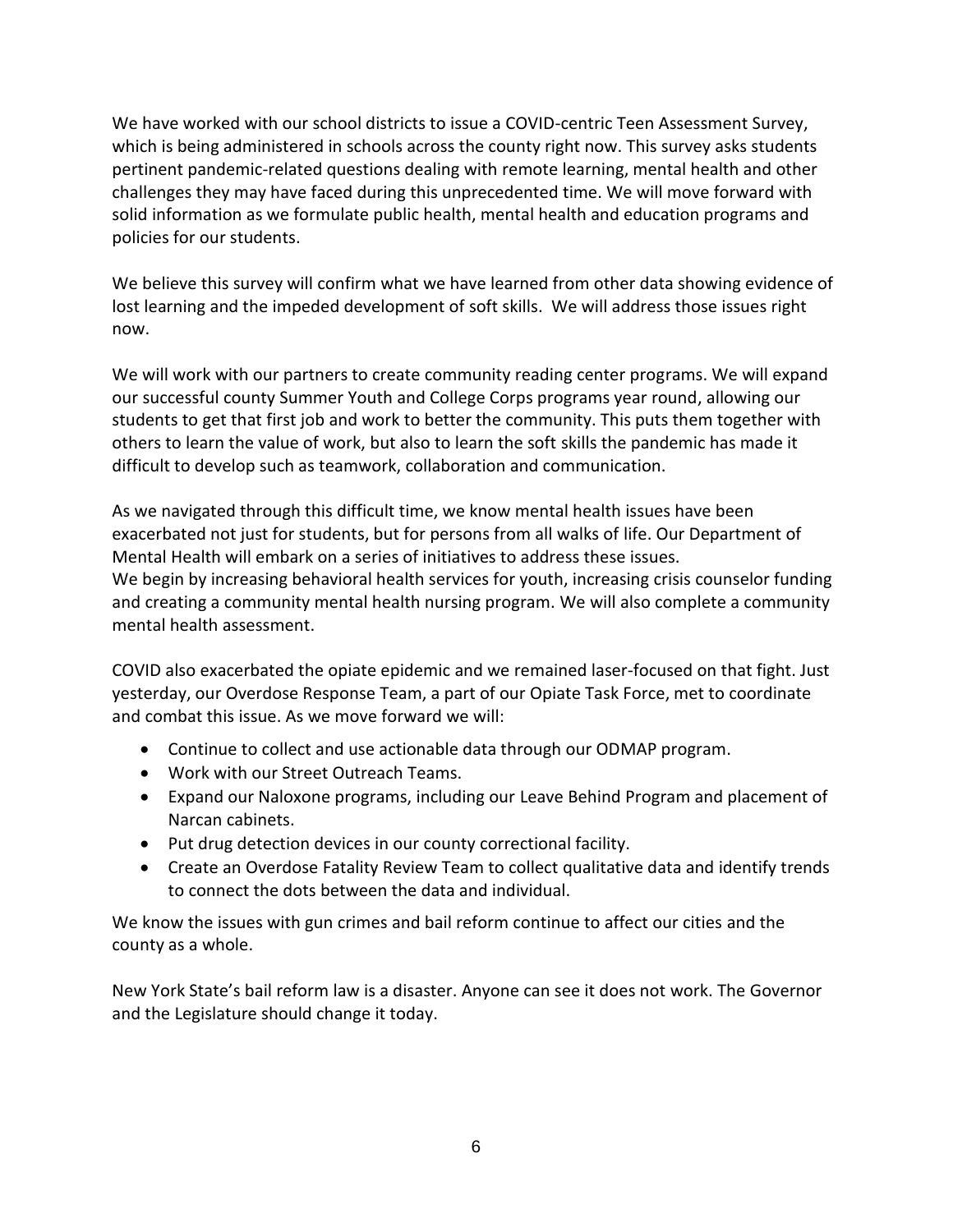Meanwhile, working with Sheriff Maciol and District Attorney McNamara, we continue to lead the fight. We created a Domestic Violence High-Risk Assessment Team, participated in the Utica Police Department's GIVE program which removed over 75 illegal guns this past year and we assign county Sheriff Deputies to work daily in the City of Utica hotspots for gun violence.

In our Emergency Services Department, we are adding a Nurse Navigator program. Highlighted during COVID, 9-1-1 calls and corresponding emergency room visits have been unnecessary. This program will direct calls that do not rise to the level of a true emergency to a nurse who can help the caller immediately, so as to avoid preventable response calls and emergency room visits.

One issue we have seen as more and more people — including our seniors — stayed home, was the increasing impact of the digital divide. Many had to switch to online working; medicine; banking; taxes; grocery and retail shopping; job searching and food delivery, more than ever before. Many small businesses struggled to get their goods and payment options online. We had first-hand experience managing that divide as we administered our Boost OC Vaccination Incentive Program that issued \$100 e-gift cards to over 30,000 county residents. We found many residents and small businesses lacked the knowledge or technology to access and navigate the program.

To address this, we will work with our libraries to create a program that closes that gap. People and businesses' ability to learn and properly use technology that is becoming necessary for everyday life is important. We need to make sure that gap closes quickly. Digital literacy is critical and I can't think of a better partner to help us do that than our exceptional library system.

We continue to focus on agriculture, Oneida County's number one industry. With our partners at Cornell Cooperative Extension, we will continue growing our upstate-downstate agricultural partnership. The Upstate New York Growers and Packers Produce Cooperative will expand the program with a new produce processing facility in Kirkland.

We know a top-notch healthcare system is essential and we are all excited for MVHS and what the Wynn Hospital is bringing to our region. I want to acknowledge the CEOs of MVHS and Rome Health, Darlene Stromstead and AnneMarie Walker-Czyz for their valued partnership. I want to thank all of our healthcare workers who have labored tirelessly throughout the pandemic. They deserve our respect and admiration for their ceaseless efforts.

We are excited to see what our health system in Rome is accomplishing as they are in the midst of an essential \$13 million expansion project. Rome Health already boasts a tremendous reputation in maternity. Oneida County is committed to assisting Rome Health in delivering the highest-quality care and that is why we are contributing \$3 million to a new women's maternity surgical center. This center will enhance the hospital's ability to manage complex and high-risk pregnancies. This investment of federal recovery funds will help that project elevate to new heights.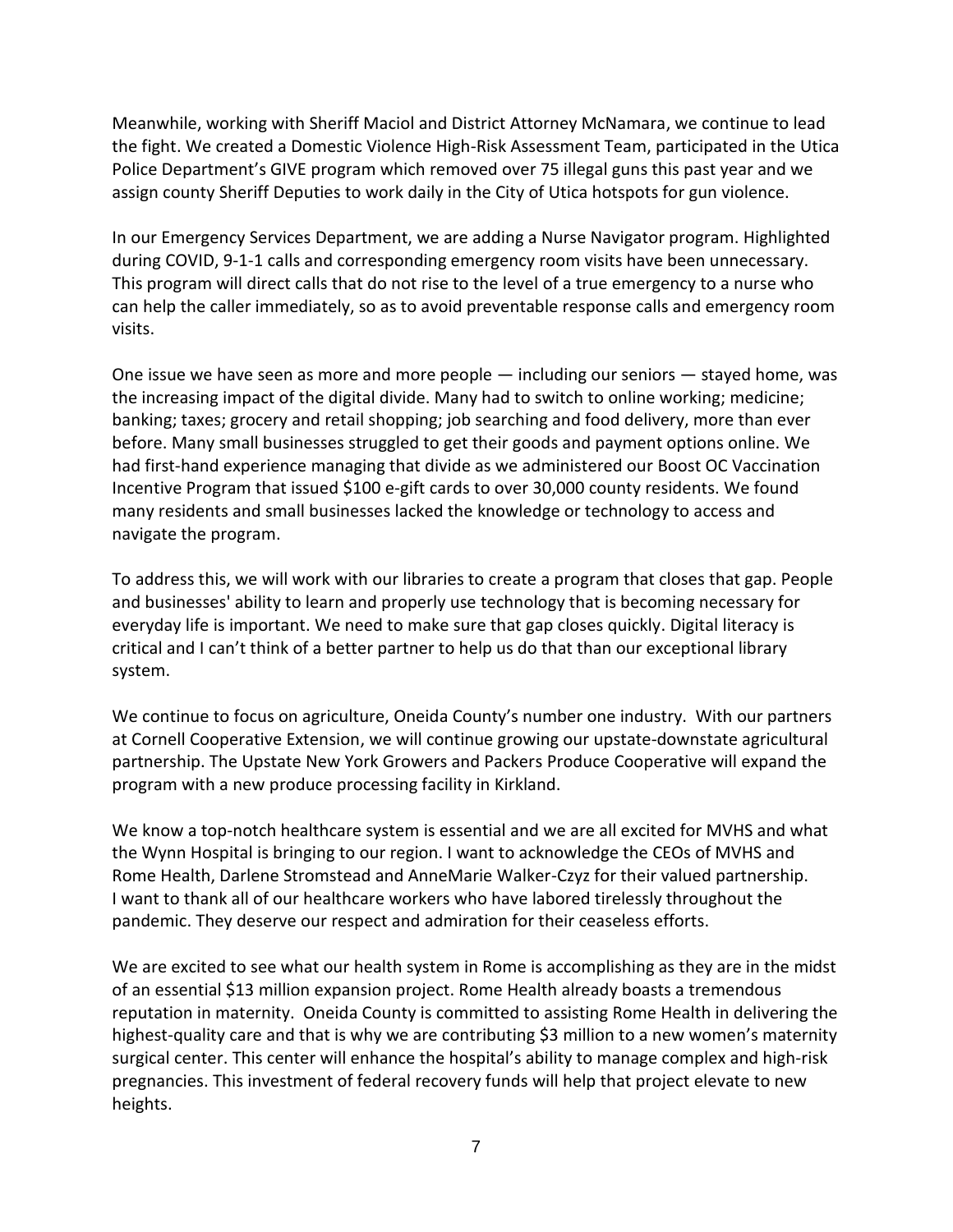We are moving forward. We know our infrastructure is key to surviving through a pandemic, growing our community, creating economic development and preparing for the future.

Infrastructure projects can be problematic. They are expensive and complicated. However, to let critical infrastructure become dilapidated or fall into disrepair because of those hurdles is wrong. I have always believed in these investments and where we have made them, they directly led to significant development.

Just one example to highlight this vital point. Our work on sewers and water has been a boon to every economic development initiative in the past 15 years. If we did not make that investment, had I just said: "We can't do it, it's too expensive," there would be no Wolfspeed, no new hospital, no new housing.

What we know now is that we need to invest in new infrastructure that is no less critical to our future success than sewer, water, roads or bridges. Next up is broadband.

With our partners Mohawk Valley Economic Development District, Herkimer County and the Tug Hill Commission, we completed an inventory of the broadband infrastructure across our two counties.

We now have a working understanding of what this community needs and where it needs broadband. The study identifies approximately \$20 million worth of projects to bring this important infrastructure need to communities in our county alone.

We will create a Broadband Local Development Corporation and stand up a program that allows for public-private partnerships between towns, the county and internet service providers and eventually the State of New York to do this essential work. I want to be clear and unequivocal. This will be a long process. It will take five to 10 years to bring this service to everyone who needs it.

Of course as with so many issues the State of New York has actually created a barrier to progress. It is imperative the state ends the outrageous fiber optic installation fee that charges companies \$20,000 every mile they cross a state road to run broadband wire. It's absurd and it needs to end now so we can begin this work.

I look forward to laying the program out in further detail in the coming weeks. American Rescue Act money can and will be used for broadband. Local municipalities, you need this infrastructure. You have your own Rescue Act funding. Partner with us to get this done.

We know electric vehicles are no longer the wave of the future, they are here today. We have a great partner in Wolfspeed who is a leader in EV technology. I said last year we would complete a plan to address this infrastructure and the first phase of that work is done.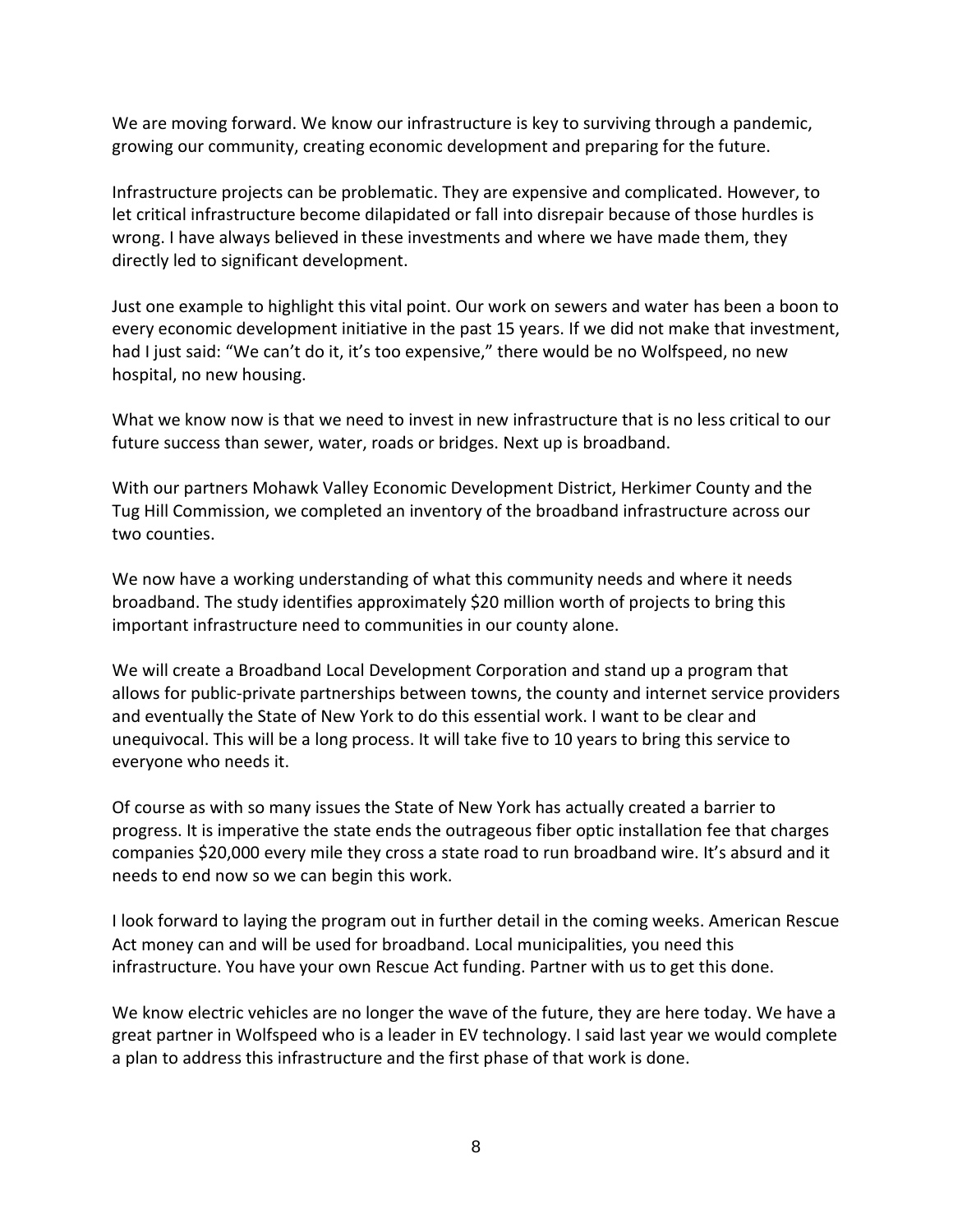Next, we will introduce an EV dashboard that will show the public exactly where charging stations are, and update in real time our progress of placing chargers where they need to be. The market has spoken on electric vehicles. Since 2015, the amount of electric vehicles in Oneida and Herkimer counties has increased six fold. As the technology is perfected and the infrastructure is built out to support them, that number is set to skyrocket.

I won't let Oneida County fall behind in this critical infrastructure. We are committed to increasing EV chargers in our own projects. The new parking garage will have 67 EV charging station spots with the ability to expand to nearly 300.

When we talk about infrastructure and preparing for the future, we have to discuss economic development and the preparation of potential development sites.

First, we are working on our next mega-sized development site. It's known as the Triangle and it is 250 acres located in the heart of the Griffiss International Airport in Rome. We have begun the process of getting all approvals from the Federal Aviation Administration, while simultaneously conducting the preliminary engineering work necessary to make the site available.

Second, we have to address sites located throughout the county that are brownfield or industrial and need to be recycled and prepared for development. We will identify locations that fit this criteria and assess them to understand the needs required and the preliminary work that needs to be done to prepare them for private development.

I refuse to let what happened at Charlestown Mall in Utica happen again. It had fallen into such disrepair that it became dangerous. There is no scenario where a building of that size should be allowed to become a location for squatters and a hazard that resulted in multiple fires.

Over the past two years, we saw other government offices closed for months and months at a time during the pandemic. We saw many functions of government become automated or remote. We must always be accountable to the taxpayer.

As I have said before, we have too many layers of government doing too little for too few and charging way too much to do it.

We need a comprehensive approach to consolidation, tax reduction and services. We also need to be bold and open to every possibility.

We need to act now, but we also need to prepare for the future.

Let's try something. I've been down this road before. I'm talking about true government consolidation. Not a shared service or a nibble on the edges. For any municipality who successfully achieves consolidation with corresponding savings we will pay them twice the amount saved.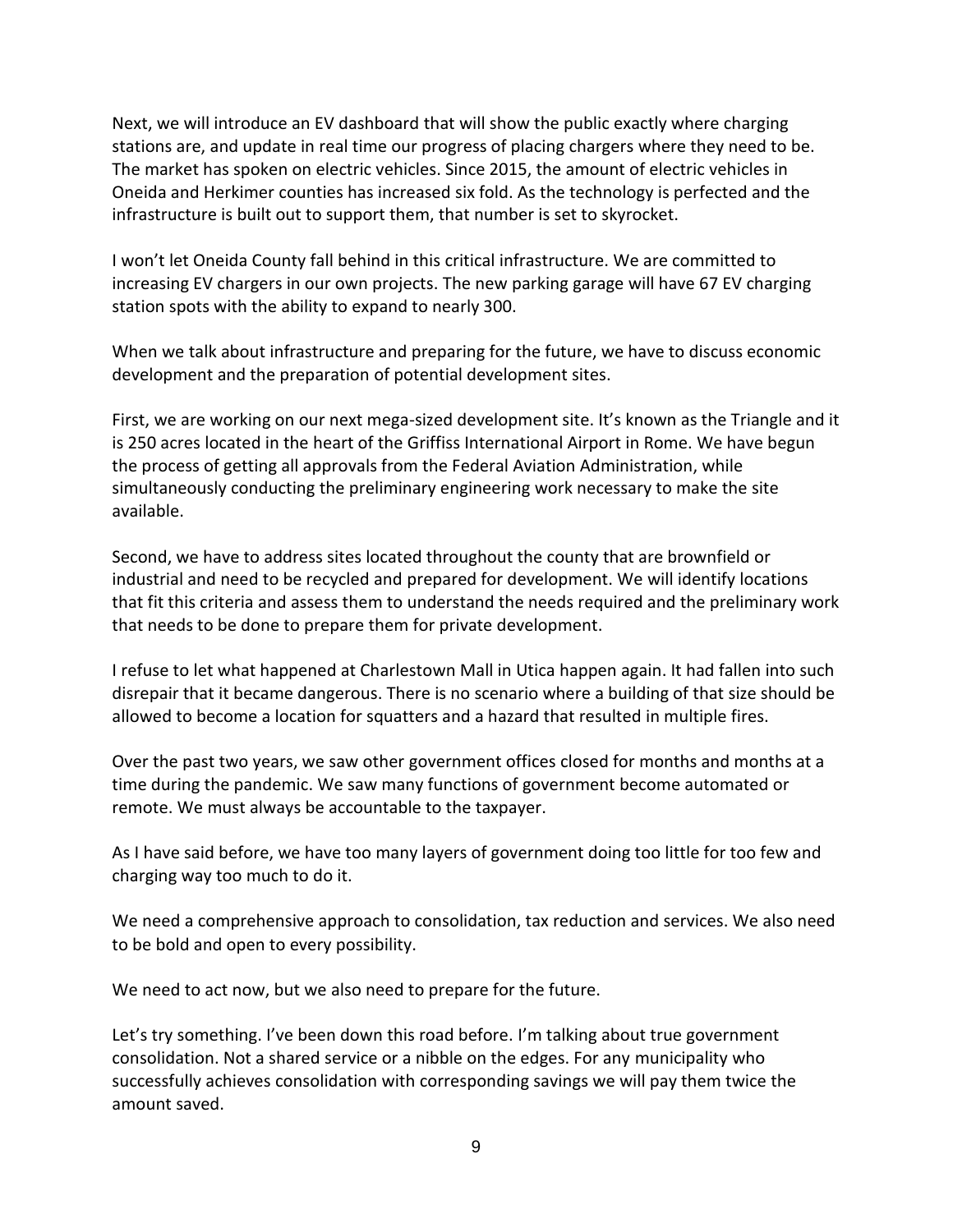I'm also directing my Commissioner of Planning James Genovese to look at the tax structure on all levels of government.

Why does a \$400,000 home outside of Atlanta have a tax burden of \$2,400 a year, yet a \$185,000 home in Oneida County has a tax burden of \$6,000 a year? We are clearly missing something.

When complete, this community, and its school and municipal governments, will have a road map to better serve our residents and save the taxpayers real, substantial dollars. It will be up to them to take the hard road, but we will create the path and share it with all of our residents.

As we move out of COVID as an emergency, we know the one thing we need to do for our economy and our businesses is to bring people back to our communities to enjoy all we have to offer.

We launched our Main Street Program and I'm pleased to say that we are moving forward. By redesigning main streets we make them attractive to businesses, visitors and residents. This program will provide 12 municipalities with reinvented, reinvigorated main streets. They will end the planning phase with a punch list that will strengthen their signature projects for their community. More importantly, we have incentivized these plans with capital dollars turning conception into reality with breakneck speed.

One participant is Sylvan Beach. The village is investing in its main street in order to fully capitalize on the Oneida Indian Nation's massive investment on the waterfront including the Lakehouse and the Cove. I applaud Sylvan Beach and the 11 other municipalities who have chosen to participate, and I once again invite those who haven't to do so.

Over the past few years in Rome, we have experienced significant investment in new housing stock at Woodhaven and Air City Lofts to meet the demands of growing opportunities at the Griffiss Business & Technology Park. To serve this growing community we are committed financially to the creation of a new YMCA in Woodhaven near Griffiss. Oneida County is proud to be a partner and today I'm announcing a commitment of \$2 million to the project.

To see the progress in Rome with Air City Lofts, the Innovare Advancement Center, Skydome, the new MVCC Campus and other new housing developments has been exciting and the county is proud to spearhead those important investments while working side-by-side with Mayor Izzo. The sky's the limit when you have strong partners who are honest brokers and have a shared commitment to moving the community forward.

We know that companies come where executives want to be. That is why we will launch a program aimed at C-suite business marketing. We are going to highlight our community during our biggest events, such as the Boilermaker, to the most important company executives. In order to understand why we are such a good fit for a company, we want them to see and experience the best we have to offer.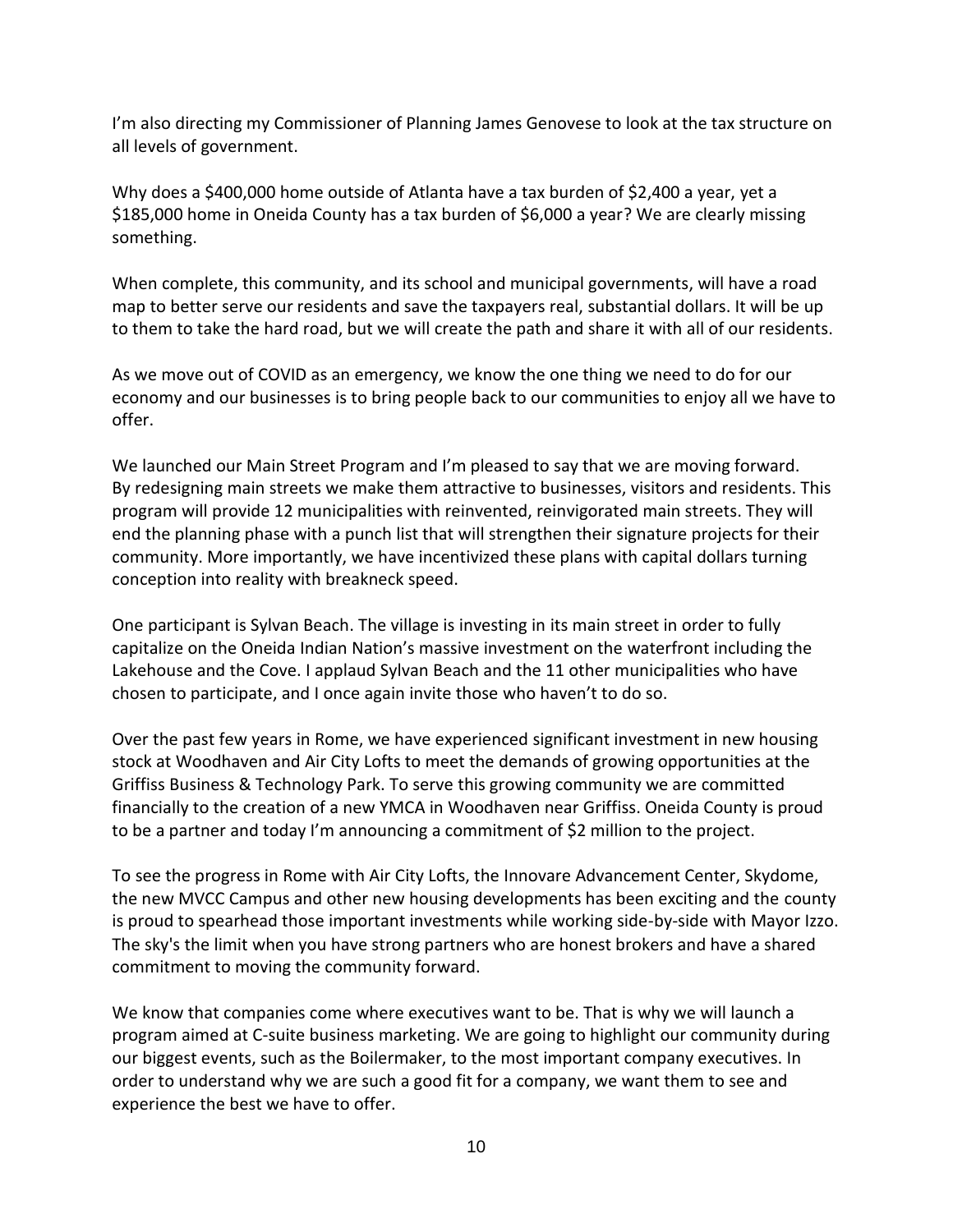When it comes to marketing this community to the world, it is time to create a signature event that highlights what Oneida County is and does. We will partner with the Griffiss Institute, the Oneida Indian Nation and others, to build our own regional signature event. We have that varied cross-section of people, economy and entertainment to do this in a real way that allows more people to see what we all know. This is the best and most unique place in America to invest, live and visit.

To be known as the All Roads FEST, it will be a curated exhibition for guests to experience the food, entertainment, sports and technology that define our extraordinary lives in the Mohawk Valley. Tasting rooms, interactive displays, guest lectures, technology demos, competitions, performances and startup showcases will span three days in July 2023.

We are excited about the progress in the planning of our expansion of the REA Wing at Union Station and the creation of a Food Emporium which we believe can be a tourism draw that captures people off the Thruway to visit this unique regional asset. We have contracted with MASS Group, a non-profit global architectural firm, to work with us and stakeholders to begin the visioning and conceptual design and planning work to move this idea forward.

The movement on the REA Wing and the building of Nexus has inspired me to look at the U-District differently. Obviously we have seen great success with the Adirondack Bank Center and we know it will only get better. But really, it encompasses all of Bagg's Square and we need to think of it in those terms. Today, I'm proposing a U-District Redevelopment Corporation to streamline, direct and facilitate public and private investment into this area. This district, focused on sports, arts, entertainment and tech, will be bookended by two signature investments. The redevelopment of the county-owned Insight House property on one end, and the creation of the REA Wing Food Emporium on the other. Meanwhile, inside the district is the AUD, back in action, and the Nexus Center, which is scheduled to open in November.

But to truly realize the potential of the U-District, we need to move the rest of the area forward. The county will, through this district, spur public and private investment. I see the potential in this area of Utica. We have to make the vital connections between these signature county-owned assets and the rest of the neighborhood.

One of the first projects we will address is the safety, lighting, parking and landscaping issues around the Nexus Center. This gleaming new one-of-a-kind facility, which is already booked through March of 2023, is currently fronted by an urban hellscape. Partly the result of neglect, the area as currently situated, would be a disaster for visitors. This is unacceptable. We will continue the county's investment and commitment to Nexus and the district by providing these vital amenities and safety measures.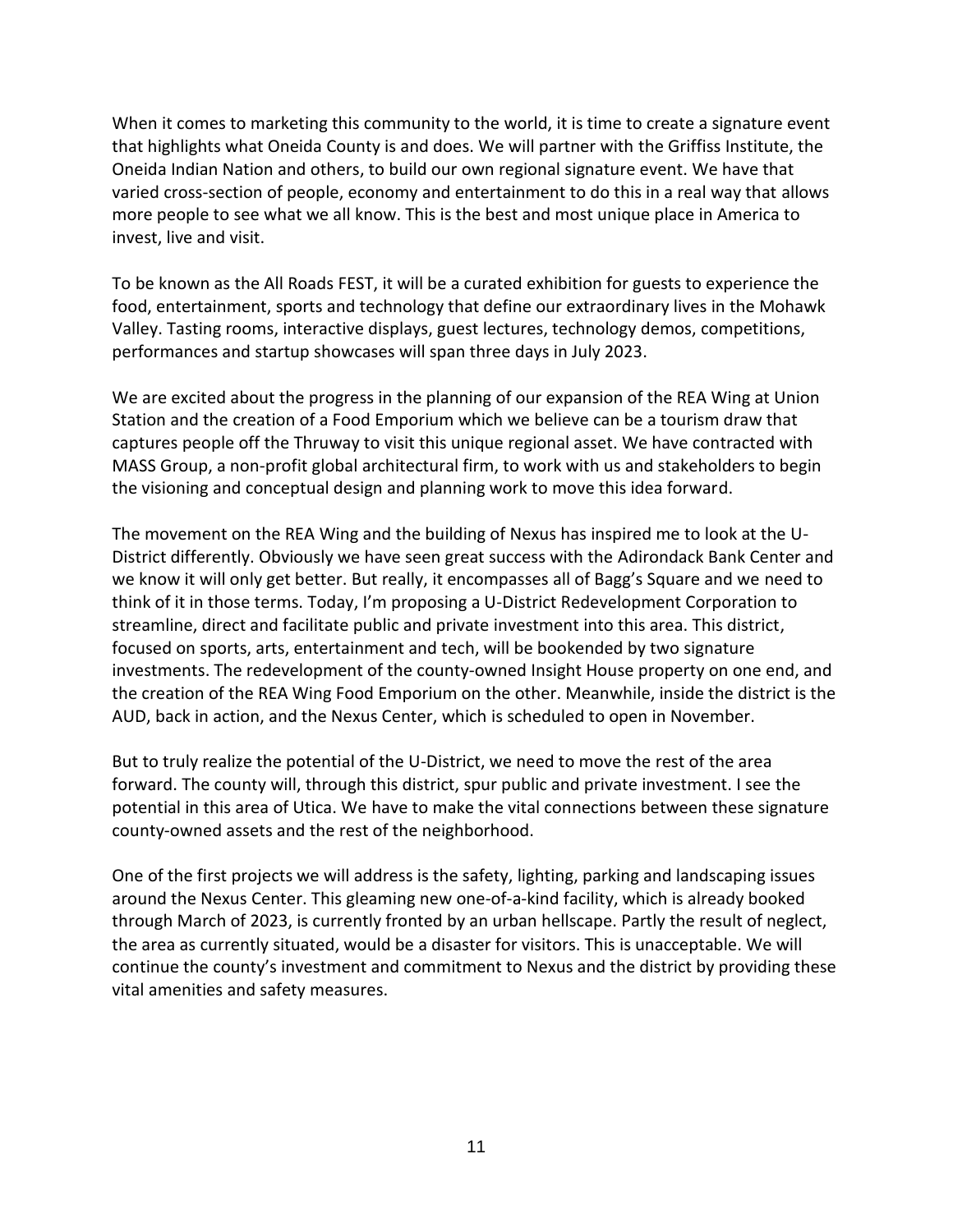I can't do this alone. Fortunately we have great talent we can call upon. I have just the four people in mind to help the redevelopment district move forward with vision and purpose and to help Oneida County grow. Rob Esche, President of Mohawk Valley Garden; Munson-Williams-Proctor Arts Institute President and CEO Anna D'Ambrosio; Savneet Singh, President and CEO of PAR Technology, and of course, our host here today, Ray Halbritter. I can't think of four people who are more committed to our community or have a better expertise on entertainment and development. I thank them all for their willingness to contribute.

Today, we have laid out an aggressive post-COVID agenda. One that deals with our immediate needs while looking to the long-term future and sustainability of this community.

Ladies and gentlemen, the state of Oneida County is strong.

Our financial condition is solid, as our restrictions throughout the pandemic and the rebound of the economy have returned our reserves to levels that equal those prior to the onset of COVID. We will utilize the American Rescue Funding in measured and impactful projects, understanding this one-time stream of funding cannot, and more importantly should not, be used as carrots to curry favor with the electorate.

I have given this address 15 times, and while each had different initiatives, they all had the same goal. To make our county, our home, a better place. To move us forward. To be bold, even when the odds were against us. To build what some said could never be built. To resolve long-standing issues that some said could never be resolved. And most importantly, to make it clear that whatever we do is a benefit to all, and not just one area or people.

None of it was easy, and I did stumble a few times. But I learned from my mistakes and vowed not to let them deter me or to let them happen again. Once again, I see us at a crossroad. A crossroad of a different type. While signature projects are moving forward, our momentum needs to continue. The pieces that we have in place are not the end of our story, but rather the beginning. We have just experienced two years of uncertainty and confusion from a pandemic that took lives and stalled our economy and way of life, and in many ways, divided our country. What we were able to accomplish through all of this makes our next steps even more significant and challenging. We must keep moving forward.

Not since 1950, has this community been more poised and positioned for growth of such immense proportions. Yet some, through ignorance or obstinance, still seek to block progress for reasons beyond logic. Which is why we need to continue to be bold in our vision and aggressive in our movement, and cast aside the negativity from those who resist change. George Bernard Shaw said, "Progress is impossible without change, and those who cannot change their minds cannot change anything."